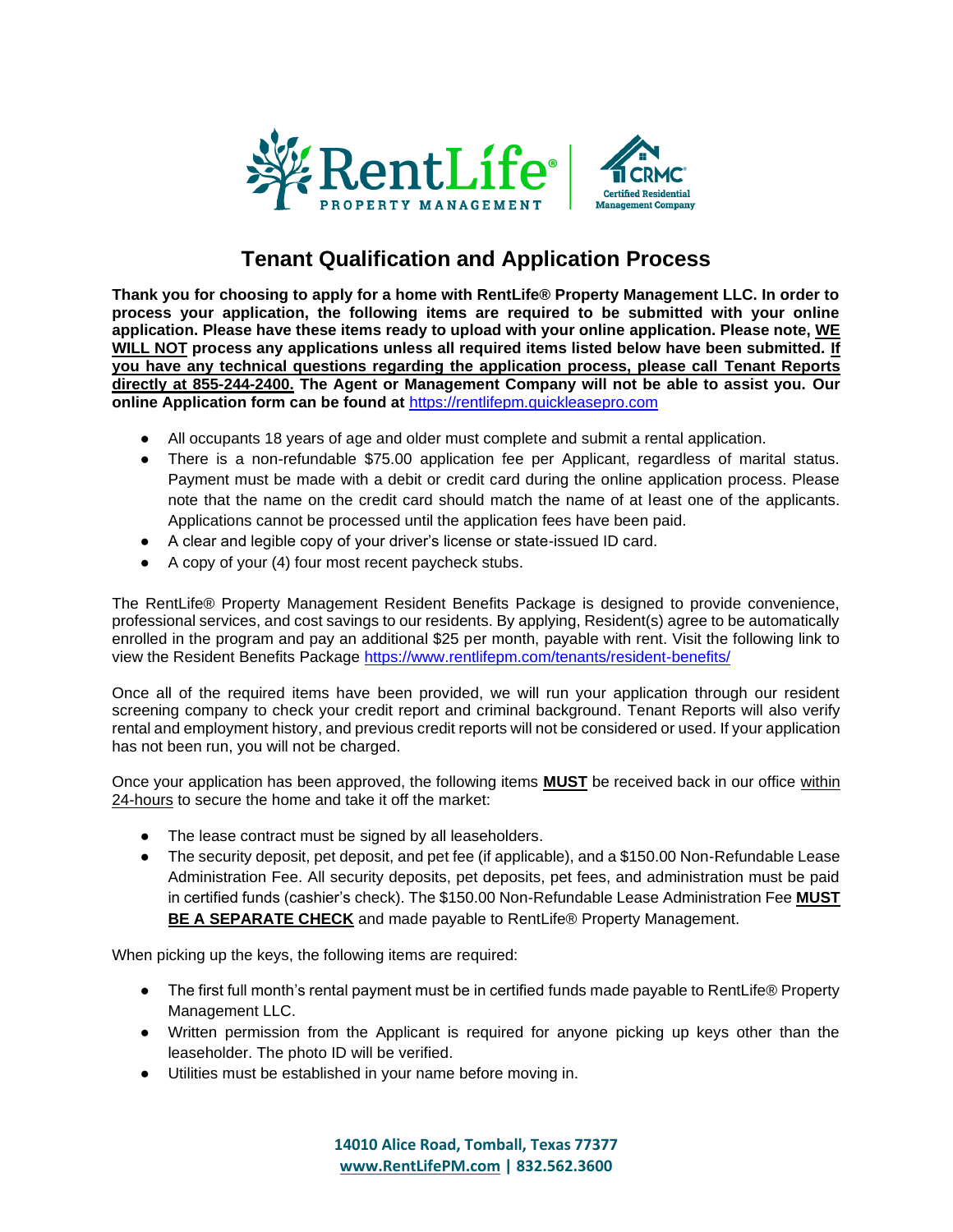## **TENANT SELECTION CRITERIA and APPLICANT REQUIREMENTS**

**Thank you for applying with RentLife® Property Management for your housing needs. We feel you must be aware of and fully understand our application policies and procedures to serve you best. We are committed to equal housing, and we fully comply with the Federal Fair Housing Act and the Fair Credit Reporting Act. We do not discriminate against persons because of race, color, religion, sex, handicap, familial status, national origin, age, sexual orientation, or gender identity. We also comply with all state and local fair housing laws.** 

Pursuant to Property Code Section 92.3515, these Tenant Selection Criteria are being provided to you. Anyone occupying the Property that is eighteen (18) years of age or older must fill out an application and submit a \$75 non-refundable application fee. This form MUST be signed and submitted before ANY processing begins. The following constitute grounds upon which Landlord will be basing the decision to lease the Property to you. If your application is denied based upon information obtained from your credit report, you will be notified. Once approved, you must take possession and establish utilities within 30 days. The minimum lease terms for all rental properties are one year. We THOROUGHLY verify all applications before presenting them to our clients. While each client we represent may have slightly different criteria, our standard, acceptable Applicant will need to meet the requirements below. If you do not meet these minimum requirements, you should contact us before submitting your application to discuss your particular situation.

**Current Income:** On most of our properties, the gross verifiable monthly income for all tenants should be at least three (3) times the monthly rental rate. Monthly income must be verified by check stubs.

**Employment**: We require stable verifiable employment history for at least the past three (3) years. If you are self-employed, we require the previous year's filed tax return at a minimum. We require the previous year's filed tax return and current bank statements if retired. If in the military, we need a current copy of your LES.

**Residency:** We require verifiable residence history for at least three (3) years, whether you currently own or rent. If you own your current home, we will need a copy of your most recent mortgage statement.

**Credit History:** We will obtain a copy of your credit report, and you cannot provide this to us. Applicants with credit scores of less than a FICO score of 620 will be required to pay a higher security deposit if they are approved. Applicants with a FICO score of 620 or higher may also be asked to pay a higher security deposit if approved.

**Criminal, Sex Offense, and Terrorist Database History:** We will check for inclusion in these databases.

**Occupancy**: The total number of tenants and occupants may not exceed two (2) persons per bedroom. All single-family homes are leased for residential use only. Commercial use is prohibited.